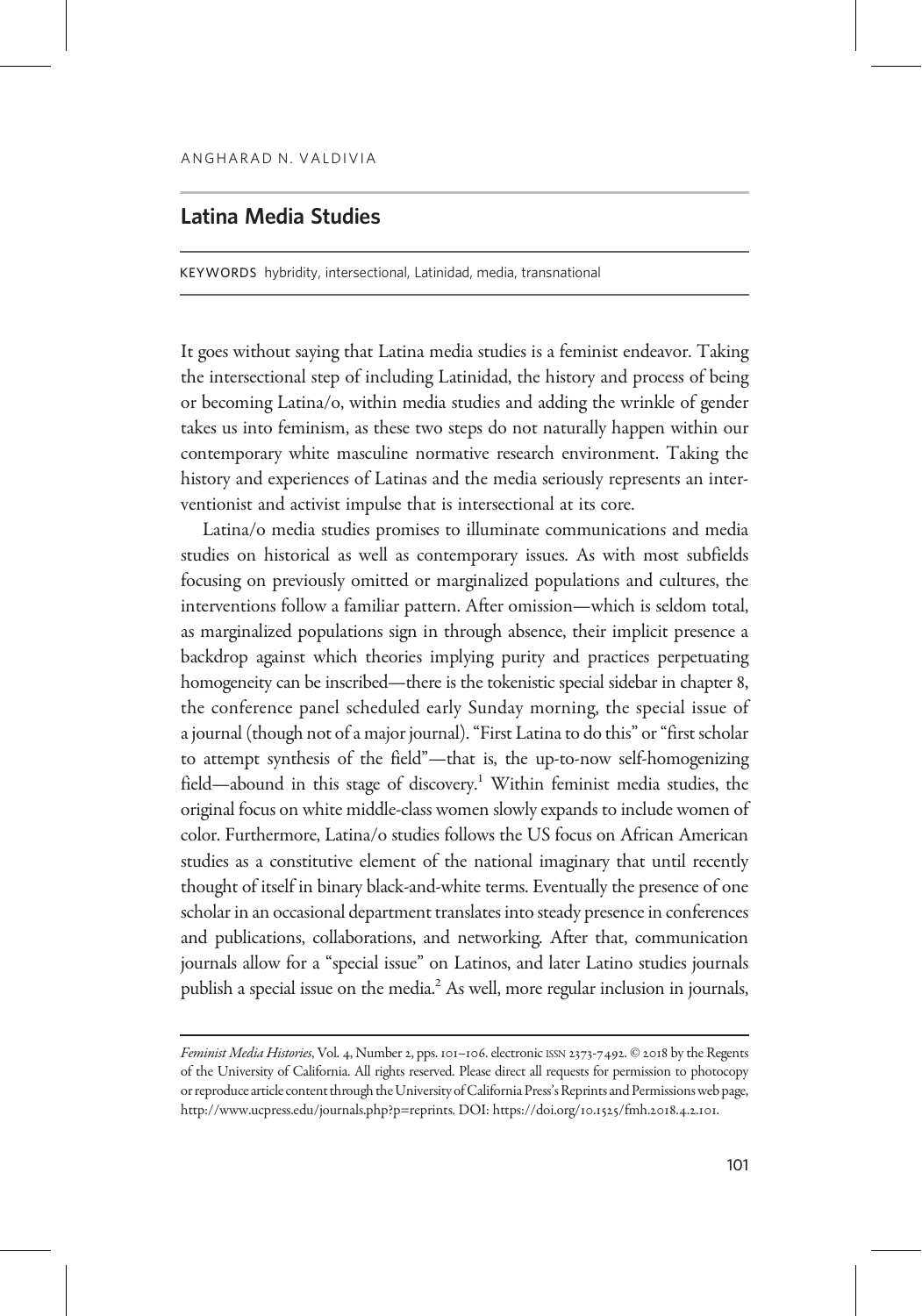presses willing to publish this research (for instance the University of Arizona Press, New York University Press, the University of Texas Press) and eventually book series in either Latina/o studies (Rutgers University Press) or critical Latina/o media studies (University of Florida Press) open a space for the circulation of Latina media studies.

Research on Latina media studies predates the acknowledgment of the presence of the subfield. The rise of scholars in the subfield follows a three-stage process, as I have outlined elsewhere.<sup>3</sup> First wave scholars, roughly up to 2000, developed Latina/o media studies research on their own, within departments of English or literature, history, or sociology, yet focusing on communication and media. These include Rosa-Linda Fregoso, Clara Rodriguez, and Frances R. Aparicio.<sup>4</sup> This happens across interdisciplinary approaches to the study of difference and the media. In addition to a wide range of continental intellectuals, including Karl Marx, Michel Foucault, and Antonio Gramsci, US scholars draw on national figures such as Gloria Anzaldúa, Renato Rosaldo, Michael Omi, Harold Winant, and Susan Bordo.<sup>5</sup> Feminist media scholars working on African American women, such as Jacqueline Bobo, Latin American women, such as Michèle Mattelart, and transnational approaches, such as Ella Shohat, also from the first wave of their respective subfields, inform second wave Latina media scholars, underscoring our intersectional and transnational roots.<sup>6</sup>

The second wave, roughly up to 2009, draws on these wide-ranging foundational scholars as we publish, teach, and contribute to the recruitment and retention of fellow scholars, mentoring a new generation of the professoriate, fostering actual departments in Latina/o studies, and creating the institutionalization that allows the subfield to grow.<sup>7</sup> For me, the work of Radha Hegde, Rashmi Luthra, Radhika Parameswaran, and Raka Shome, fellow scholars in my field pursuing transnational gender media studies, informed my ability to explore issues of ethnicity, nation, gender, class, and race with a focus in Latina media studies. In this second generation the special Latino studies issue of Communication Review included canonical essays in Latina media studies: "Brain, Brow and Booty: Latina Iconicity in U.S. Popular Culture" and "The Gender of Latinidad: Latinas Speak about Hispanic Television," the former setting out an antiessentialist mapping of the complicated terrain of gender, media, and Latinidad, and the latter addressing the gap in research of Latinas as audiences.8 Mari Castañeda Paredes brought together political economy and Latina/o media studies as she began to turn her optic toward gender.<sup>9</sup> Many scholars continued to document representational tropes documenting the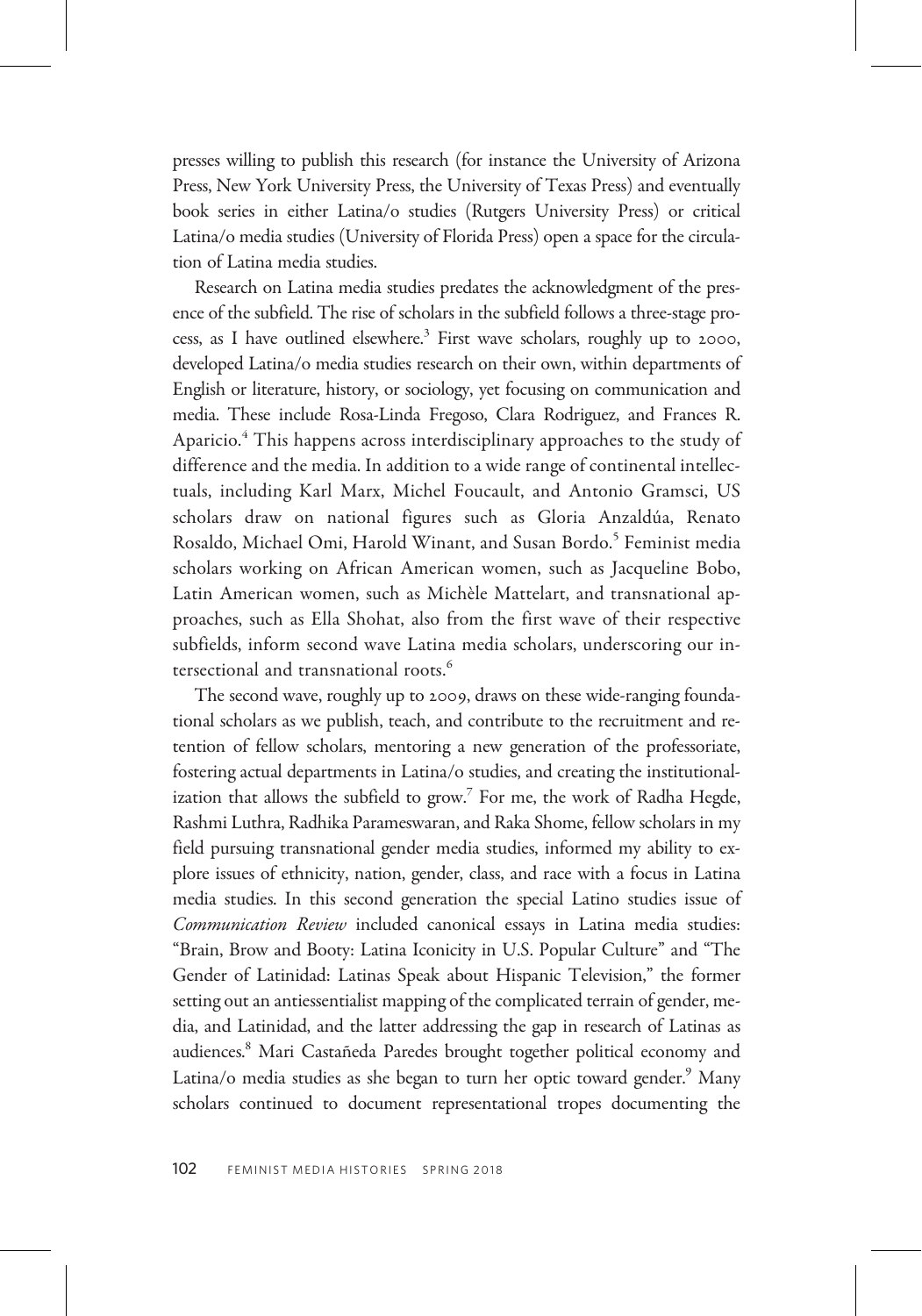finding of symbolic annihilation as well as media effects research.<sup>10</sup> An overflowing, standing-room-only panel on Latina media studies at the Latin American Studies Association 2006 conference, held in Puerto Rico, led to the edited volume Latina/o Communication Studies Today (2008).<sup>11</sup> By the end of the first decade of this new millennium, which had begun with the US Census announcement that Latina/os were the most numerous minority in the country, research in Latina media studies was transitioning from emerging into institutionalized status.

The third wave, in which we find ourselves, consists of a generation of scholars who can draw on an established subfield with its own heterogeneity, efforts toward self-reflexivity, and collaborations with a range of other subfields.<sup>12</sup> This third wave literally explodes with diversity, creativity, and sophistication. Our current generation of scholars not just has taken classes in, but teaches courses in, and even has degrees in ethnic studies, gender studies, and, if fortunate, Latina/o media studies. This generation explores blurred boundaries, queer spaces, hybridities, ambiguities, multiple national identities, and cross-ethnic identifications and alliances.<sup>13</sup> Contextual analyses extend the Latina/o space across global borders as scholars explore a large range of media, platforms, and genres.

In addition to plentiful research on representations, Latina media studies scholars explore production issues as well as audiences.<sup>14</sup> In this third wave, scholars productively examine Latina stars in relation to a long history of presence clouded through assimilationist narratives. Ranging from overviews of a number of stars, such as Mary Beltrán's magisterial Latina/o Stars in U.S. Eyes (2009), to monographs that use a single star to launch into complex conjunctural analyses, such as Maria Elena Cepeda's Musical ImagiNation (2010), which singles out Shakira, and Deborah Parédez's Selenidad (2009), which singles out Selena, this third wave demonstrates confidence and expertise in Latina media studies as its own interdisciplinary field.<sup>15</sup> Single-author books such as Isabel Molina-Guzmán's Dangerous Curves (2010) coexist with inclusive edited collections such as Myra Mendible's From Bananas to Buttocks (2007) and María Elena Cepeda and Dolores Inés Casillas's The Routledge Companion to Latina/o Media (2017).<sup>16</sup> The former is grounded in feminist theory, and the latter represents a wide range of Latina/o media scholars, including many of the gender-focused authors previously mentioned in this entry. Many of the aforementioned scholars work on legacy as well as digital media, and Michelle Rivera's much-awaited Hate It or Love It: Global Crossover of Reggaetón Music in the Digital Age, forthcoming from the University Press of Florida's Digital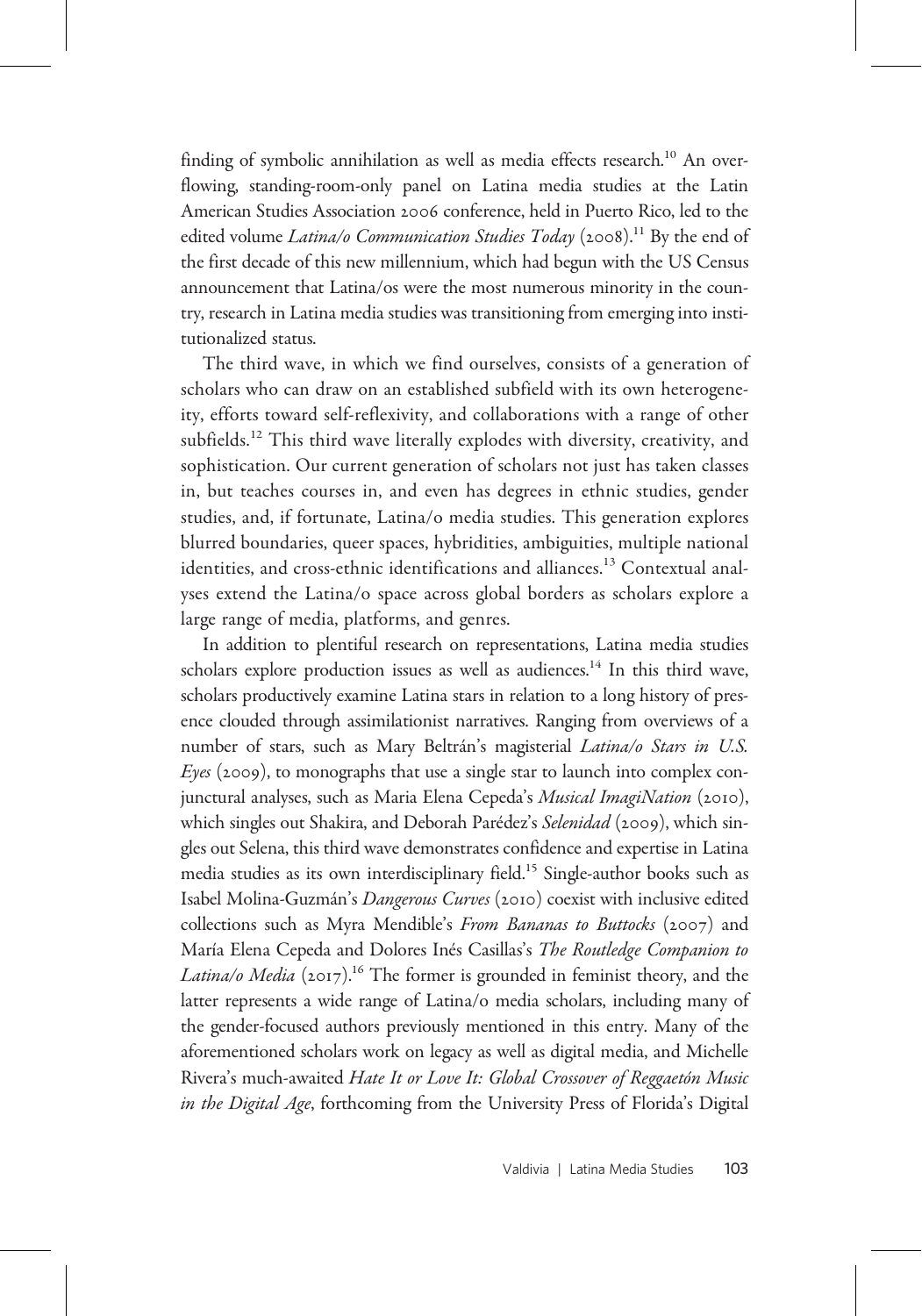Latinidades Series, illustrates our subfield's intersectional, transnational, hybrid, gender-focused, and multimedia paradigm coming of age.<sup>17</sup>

## CODA

This entry sought to provide some of the names, research projects, and productive engagements of the subfield of Latina/o media studies. Following an intersectional, interdisciplinary, and transnational trajectory, this genealogy takes us from legacy media such as film and television to the contemporary post-network and digital culture environment in which hybridity and ambiguous ethnicity promise to open a space for heterogeneity while simultaneously threatening to become yet another vehicle for mainstream co-optation. Latina media studies has been growing exponentially since the early 2000s. Yet we Latina media scholars regularly experience what we have come to call the Gloria Anzaldúa moment, when a mention of her name appears to absolve dominant-culture scholars, including feminist ones, from reading or referencing any of the other work in our field. While are all indebted to the work of this great writer, who passed away in , she would be the first person to urge us to stay abreast of new research. Whereas Anzaldúa wrote foundational material on Chicano studies, gender studies, and queer studies—all of which served to inspire emergent fields such as Latina media studies—she did not write about media studies, something that all of the scholars mentioned above do.<sup>18</sup>

## NOTES

. Lana F. Rakow, "Feminist Approaches to Popular Culture: Giving Patriarchy Its Due," Communication Review 9, no.  $1$  (1986): 19-42.

. Angharad N. Valdivia, ed., "Latina/o Studies," special issue of Communication Review 7, no. 2 (2004); Maggie Rivas, ed., "Media Studies," special issue of Latino Studies 9, nos.  $2/3$  (2011).

3. Angharad N. Valdivia, Latina/os and the Media (Malden, MA: Polity, 2010).

. Rosa-Linda Fregoso, The Bronze Screen: Chicano and Chicano Film Culture (Minneapolis: University of Minnesota Press, 1993); Clara Rodriguez, Latin Looks:

ANGHARAD N. VALDIVIA is a research professor, former inaugural head of media and cinema studies, and former interim director of the Institute of Communications Research (2009–14) at the University of Illinois. Her books include A Latina in the Land of Hollywood (University of Arizona Press, 2000), Feminism, Multiculturalism and the Media (Sage, 1995), A Companion to Media Studies (Oxford University Press, 2003), Latina/o Communication Studies Today (Peter Lang, 2008), Mapping Latina/o Studies (Peter Lang, 2012), and Latina/os and the Media (Cambridge University Press, 2010). She served as the editor of Communication Theory from 2009 to 2012 and edited the sevenvolume International Encyclopedia of Media Studies (Wiley/Blackwell, 2012–13).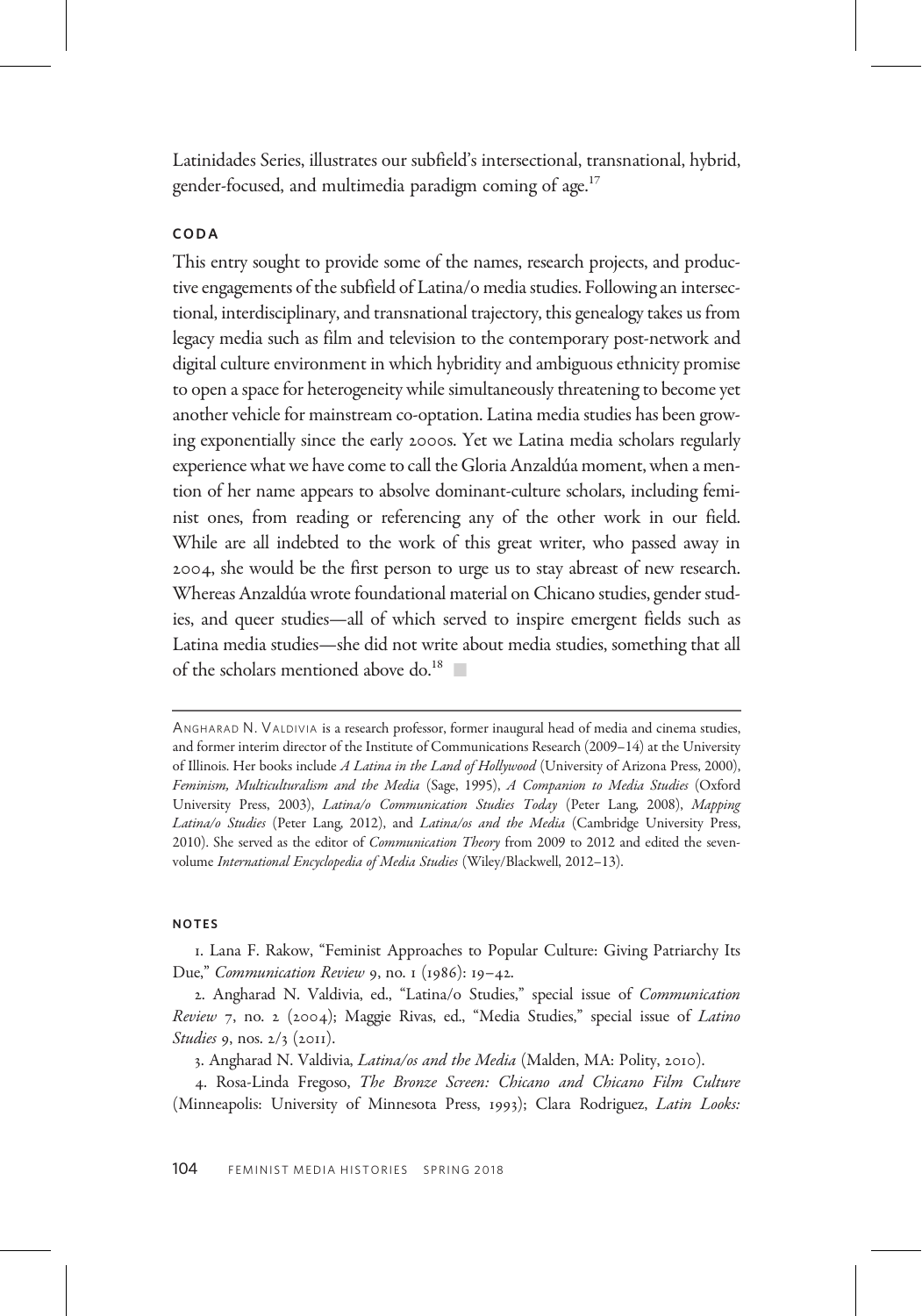Images of Latinas and Latinos in the U.S. Media (Boulder, CO: Westview), 1997; Frances R. Aparicio, Listening to Salsa: Gender, Latin Popular Music, and Puerto Rican Cultures (Hanover, NH: University Press of New England, 1998).

. This is not an exhaustive list, but rather an indication of the fact that the genealogies informing Latina media studies are wide and global.

. Jacqueline Bobo, "The Color Purple: Black Women as Cultural Readers," in Female Spectators: Looking at Film and Television, ed. E. Deidre Pribram (London: Verso, 1988), 90-109; Michèle Mattelart, Women, Media, Crisis: Femininity and Disorder (London: Comedia, 1986); Ella Shohat, "Gender and Culture of Empire: Toward a Feminist Ethnography of the Cinema," Quarterly Review of Film and Video 13, nos.  $1/2/3$  (1991): 45–84.

. Angharad N. Valdivia, ed., Feminism, Multiculturalism and the Media: Global Diversities (Newbury Park, CA: Sage, 1995).

. Isabel Molina Guzmán and Angharad N. Valdivia, "Brain, Brow and Booty: Latina Iconicity in U.S. Popular Culture," and Viviana Rojas, "The Gender of Latinidad: Latinas Speak about Hispanic Television," Communication Review 7, no. 2 (2004): 125-53,  $205 - 21$ 

. Mari Castañeda Paredes,"The Reorganization of Spanish-Language Media Marketing in the United States," in Continental Order? Integrating North America for Cybercapitalism, ed. Vincent Mosco and Dan Schiller (Lanham, MD: Rowman and Littlefield, 2001); Mari Castañeda Paredes, "The Transformation of Spanish-Language Radio in the United States," Journal of Radio Studies 10, no. 1 (2003): 5-16; Mari Castañeda Paredes, "The Importance of Spanish Language and Latino Media," in Latina/o Communication Studies Today, ed. A. N. Valdivia (New York: Peter Lang, 2008), 51-67.

. Debra Merskin, "Three Faces of Eva: Perpetuation of the Hot-Latina Stereotype in Desperate Housewives," Howard Journal of Communication  $18$ , no. 2 (2007):  $133-51$ ; Dana E. Mastro and Susannah R. Stern, "Representations of Race in Television Commercials: A Content Analysis of Prime-Time Advertising," Journal of Broadcasting and Electronic Media 47, no. 4 (2003): 638-47; Dana E. Mastro, Elizabeth Behm-Morawitz, and Michelle Ortiz, "The Cultivation of Social Perceptions of Latinos: A Mental Models Approach," Media Psychology 9, no. 2 (2007):  $347-65$ .

. Valdivia, Latina/o Communication Studies Today.

. María Elena Cepeda, "Beyond 'Filling in the Gap': The State and Status of Latina/o Feminist Media Studies," Feminist Media Studies 16, no. 2 (2015): 344-60.

. Isabel Molina-Guzmán and Lisa M. Cacho, "Historically Mapping Intersectional Feminist Media Studies," in The Routledge Companion to Media and Gender, ed. Cynthia Carter, Linda Steiner, and Lisa McLaughlin (New York: Routledge, 2013): 71-80.

. Mari Castañeda Paredes, "Feeling Good while Buying Goods: Promoting Commodity Activism to Latina Consumers," in Commodity Activism, ed. Roopali Mukherjee and Sarah Banet-Weiser (New York: New York University Press, 2012), 273-91; Dolores Inés Casillas, Sounds of Belonging: A Cultural History of Spanish-Language Radio in the United States (New York: New York University Press, 2014); Jillian M. Báez, "Latina/o Audiences as Citizens: Bridging Culture," in Contemporary Latina/o Media: Production, Circulation, Politics, ed. Arlene Davila and Yeidy M. Rivero (New York: New York University Press, 2014), 267-84; Jillian M. Báez, "Television for All